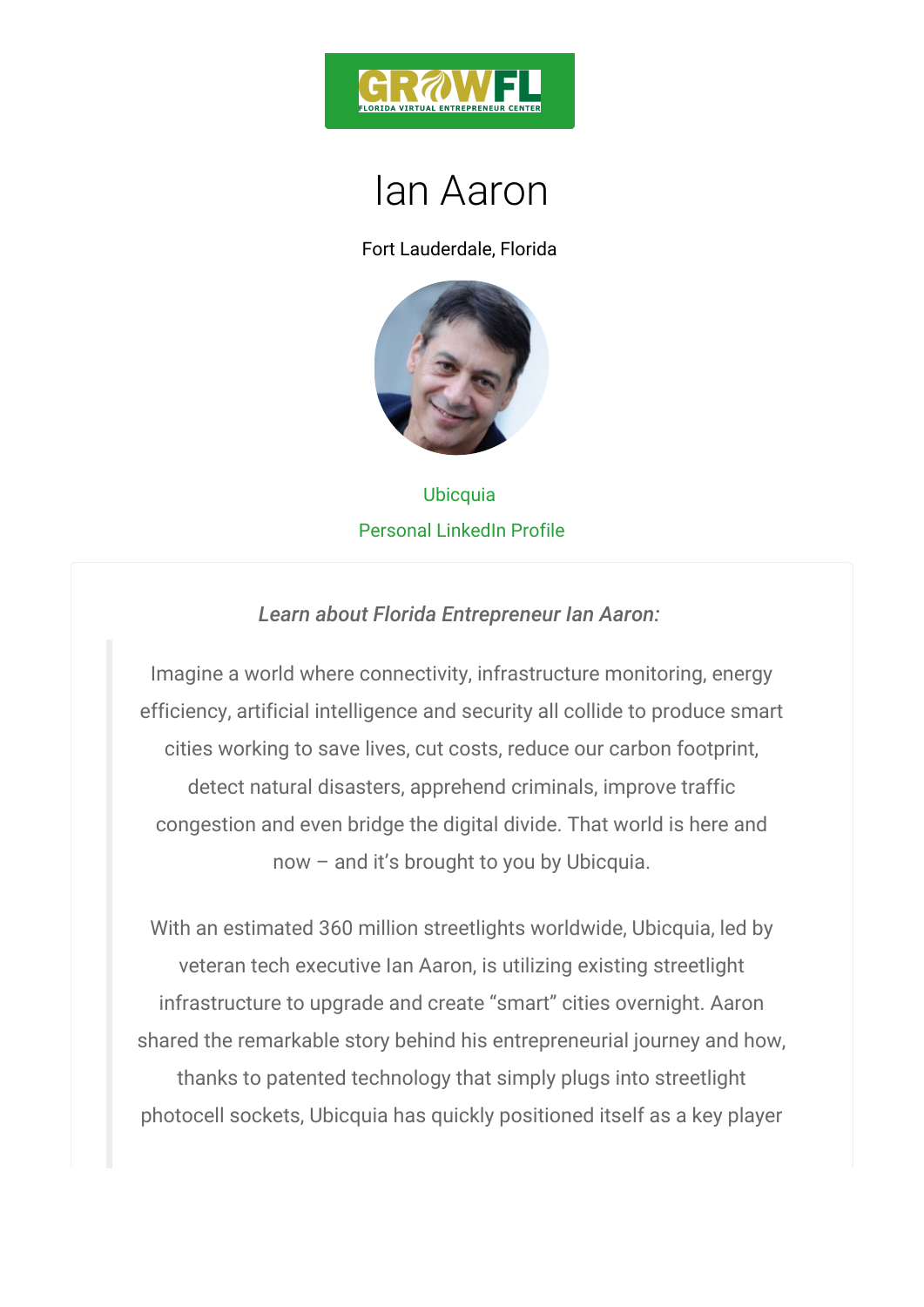in a burgeoning industry.

"I grew up in Chicago and, despite spending a lot of time on the west coast, I still like to think of myself as a hardcore Midwesterner," Aaron said. "I graduated from The University of Illinois with a degree in Electrical Engineering and started my career with General Telephone & Electronics (GTE), before they merged with Bell Atlantic and formed Verizon. I was initially in R&D before moving to Stanford, where I transitioned to the corporate side of things. After the divestiture, I started my own telecom system integration business and sold it to Softnet Systems in 1994. While I thought I would spend a year in transition, I ended up running for the next 6 years the division that helped Cable operators get into the cable modem business that eventually became the focus for the company."

Aaron added, "We took Softnet Systems from the American Stock Exchange (AMEX) to the NASDAQ and raised over \$400M in public and private financing during a time when fiber and cable broadband companies were raising billions of dollars in the public and private markets."

Aaron got a call from Morgan Stanley's Managing Director, Jeff Sine (now Partner and Co-founder for global investment bank Raine), about an opportunity to help revive a distressed company in the digital infrastructure space for cable operators. He moved to Los Angeles and over the next three years turned that company – TVN Entertainment – into a leading Video-On-Demand platform for cable, telecom and CE companies.

While at TVN, Aaron was recruited by Gemstar CEO Jeff Shell (now CEO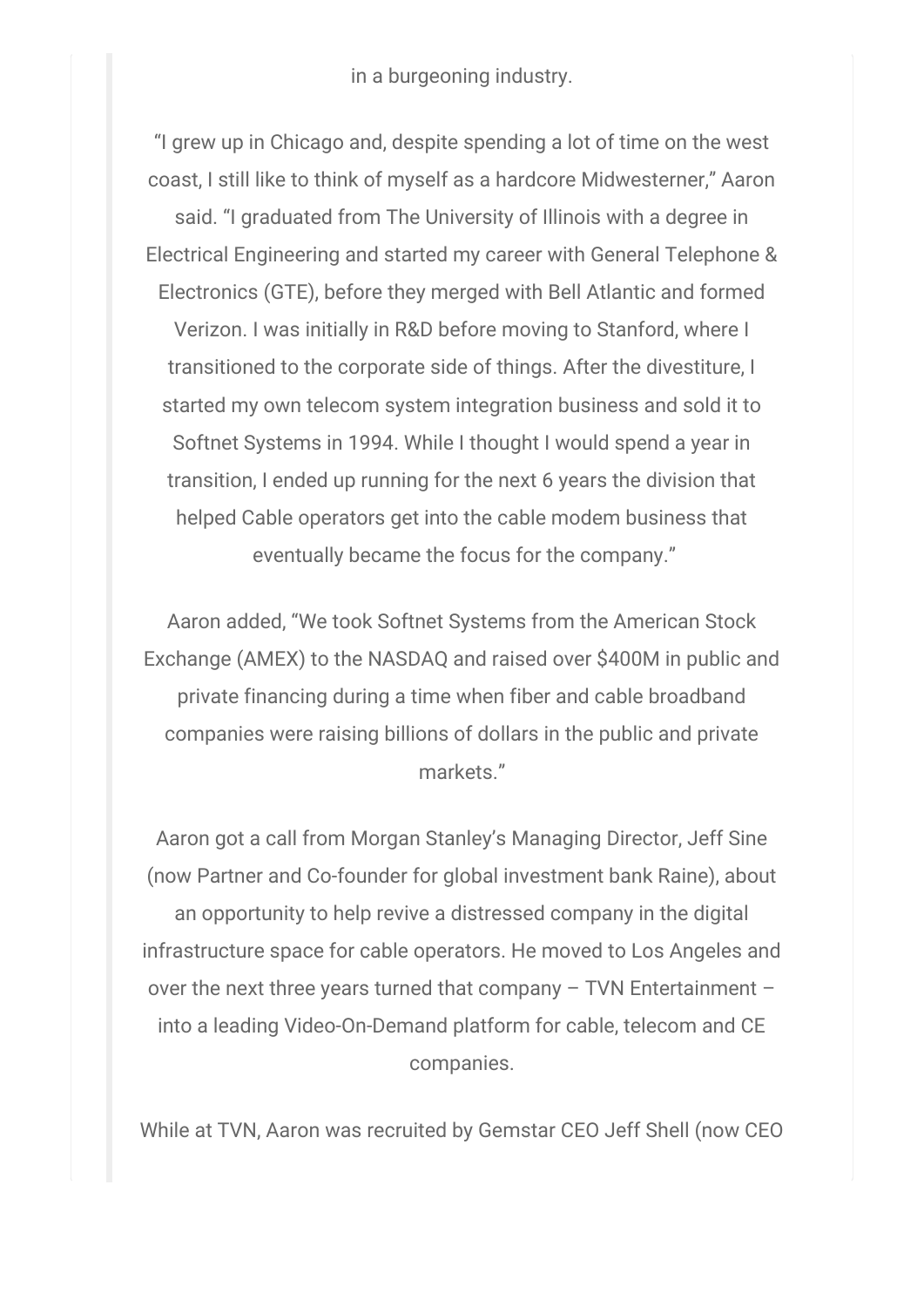of NBC Universal) to be the CEO of Gemstar's TV Guide branded products including TV Guide Channel, TV Guide Interactive and TV Guide On Demand.

"We had an amazing turnaround at Gemstar," Aaron said, "That centered around creating and executing on new patent strategy that drove more than \$1 Billion in licensing revenue in 24 months. We went from patent litigation with major cable operators to being a partner. We even created

a joint venture with Comcast called Guideworks to focus on next generation user experiences for the cable industry. Eventually Gemstar was sold to Macrovision (Rovi) for \$2.6 Billion."

With experience in turning around technology companies in transition, Aaron was recruited to be a Director at Pictometry International Corporation – an aerial imaging company with a fleet of  $75$  planes that crisscrossed the US providing valuable imaging for municipalities, utilities and telecom companies. While there were many use-cases for the imaging with planners, property assessors and utility companies, the key use case evolved into helping the insurance companies process homeowner claims from roofs being destroyed after storms. Eventually he became Chairman and helped the company navigate a \$62 million Private Equity financing merger with EagleView Technologies and a sell to Vista Equity Partners for more than \$700 million.

Not long after the sale of EagleView to Vista, Aaron received a call from his high school friend of 40 years Lowell Kraff (co-founder of Merchant Bank Trivergance and Ubicquia Chairman) about an opportunity with a company in need of a leader and a strategy.

"We met in December 2016 to discuss the opportunity," Aaron said.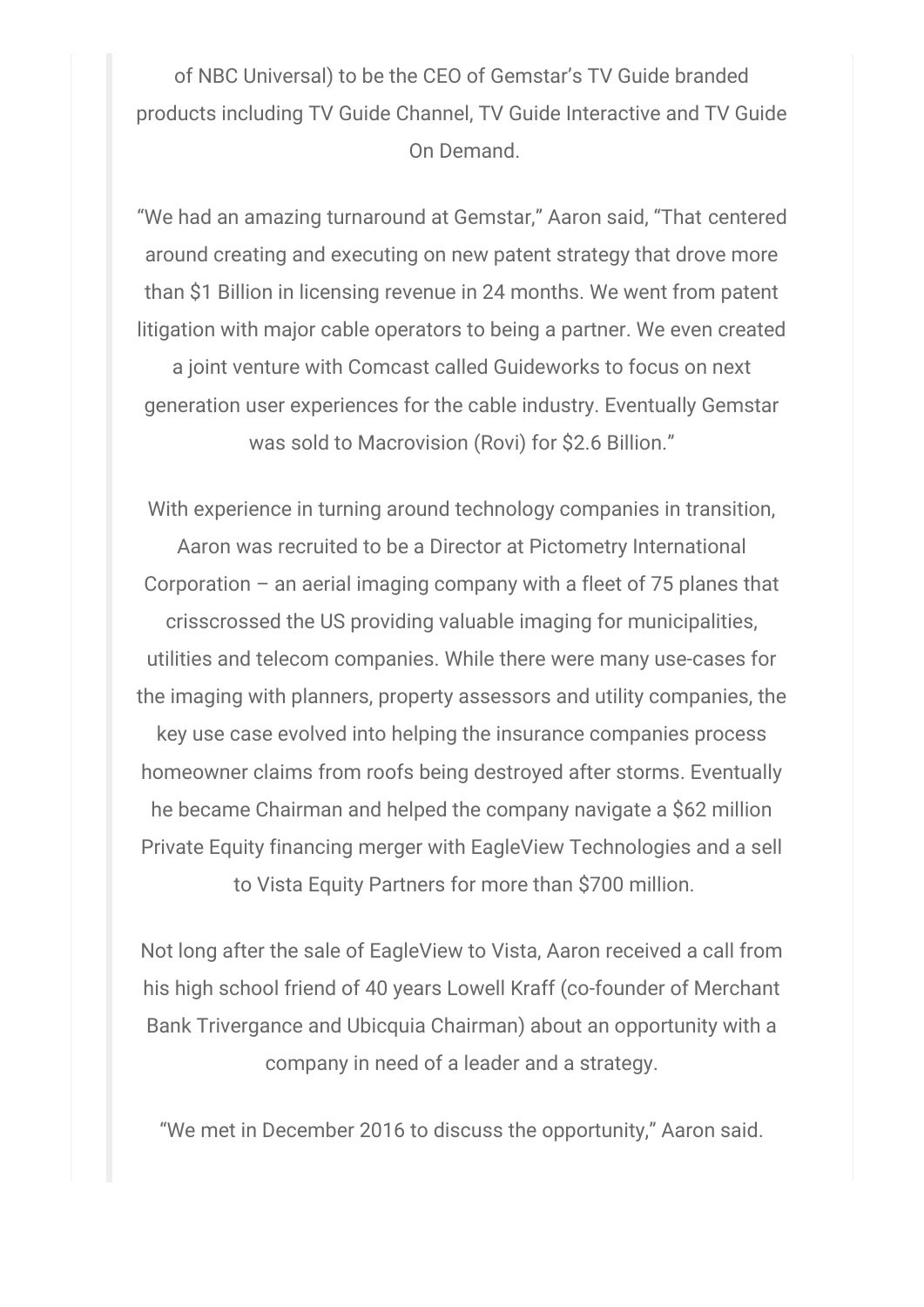"Lowell had previous success acquiring other technology companies such as Hughes Telematics and selling it to Verizon for more than \$700 million so I wanted to learn more. Trivergance acquired Ubicquia from

the original founders a few years prior where it was more of a 'development house' doing projects around IoT sensors. Between some changes in strategy and management, I told Lowell that I would take a deeper dive. I spent three months speaking with my contacts in the mobile, cable, and municipal sectors, developing a strategy that leveraged the photocell socket on a streetlight not just to control the lights but also to provide public WiFi, to aid in public safety and to help the mobile operators accelerate 5G. We would be at an interesting intersection between the utilities, municipalities and the mobile operators and I had all of the relevant experience strategically, operationally and financially to create something significant.

As we are collaborating and competing with leading companies in the Lighting, Utility and Mobile sectors, I knew we needed to have a world class team. Being based in Fort Lauderdale, we have been fortunate to hire many senior engineering and finance executives from Motorola and

Cisco. Our COO is Peter Aloumanis, a 23-year veteran from Motorola who served as Corporate VP of Product Development and Engineering and was the GM of Motorola's iDEN business. Our Head of Engineering,

Software Development, Program Management, Supply Chain and Manufacturing are all 20 plus year Motorola veterans. Our CFO, Santiago Serrano, was CFO for Cisco Systems Latin America for 13 years before joining our team. While I spent 8 years in Silicon Valley, I can't think of a better place for a leading technology company than our location in Fort Lauderdale.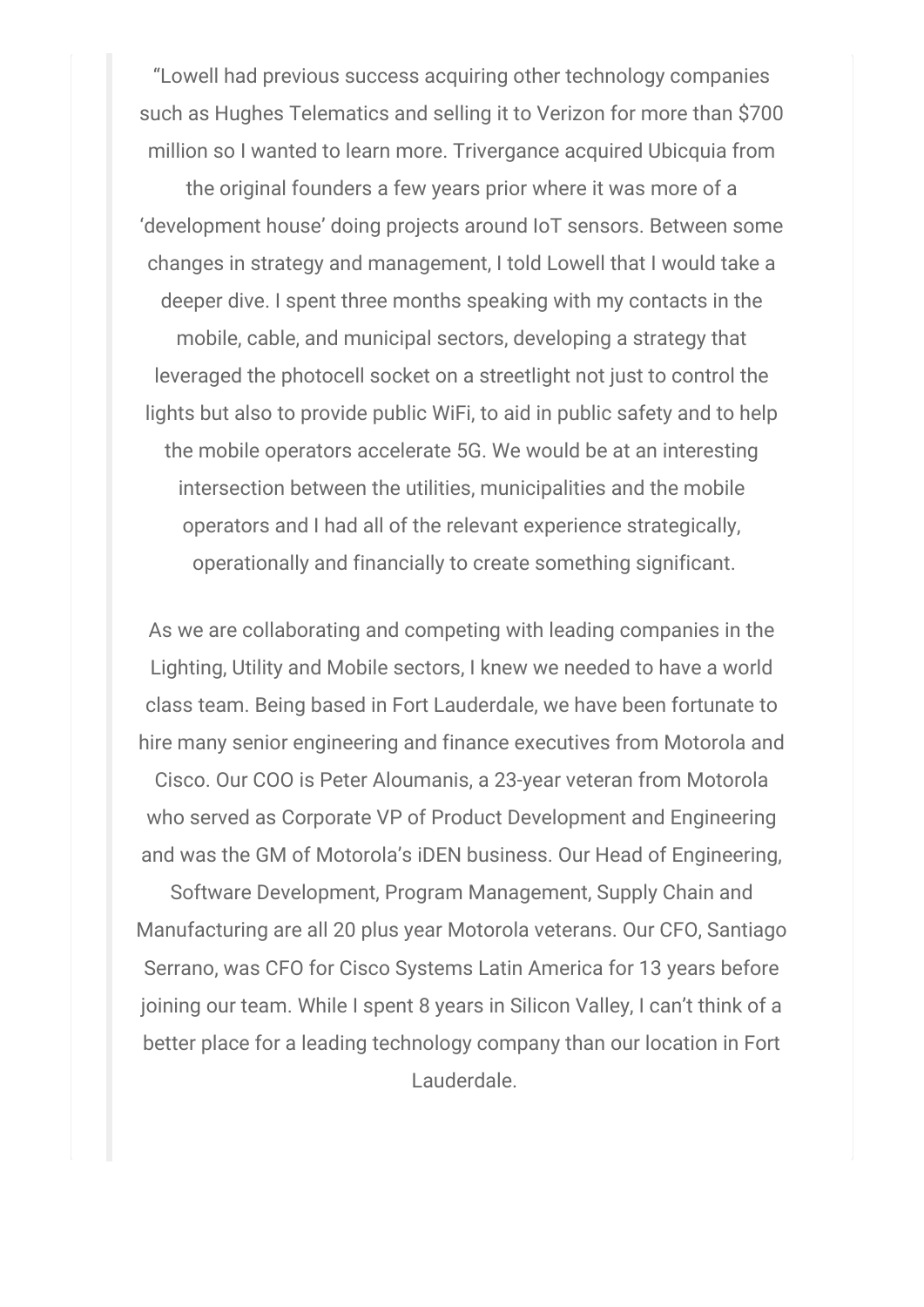As a testament to what we are building, we have also been able to attract a world class board from mobile, utility and finance sectors. Our

Vice Chairman is Ralph de la Vega who spent 42 years at AT&T including as the CEO of AT&T Mobile where he launched the iPhone with Apple and grew the business to \$70B in annual revenue. Jim Perry who has been one of the most prolific telecom investors from Private Equity firm Madison Dearborn and Alex Weiss who was the Chief Investment Officer of Next Era and started the Power and Technology growth equity Fund Clear Sky. For entrepreneurs, the board not only brings credibility to our business but provides invaluable input based on their relationships and years of experience."

From the start, Aaron's focus has always been on the "pole position." The 360 million streetlights across the globe all share a common socket. Whether you're in Chile, The United Kingdom or the United States, they're nearly identical. By utilizing existing infrastructure, and by "drafting" behind LED conversations around energy cost savings, Ubicquia first developed and implemented a product that allows cities to automatically control streetlights. The device also measures the energy use of the streetlight and quality of the power at the street, giving utilities a more granular view of what's happening with the power grid every 50 meters. From the ability to remotely turn on and off streetlights came other applications.

"The technology also allows cities to understand and monitor pedestrian counts, congestion and traffic," Aaron said. "We've integrated high accuracy tilt and vibration sensors to monitor impact to critical infrastructure from hurricanes to earthquakes. We have even incorporated technology where our controller can be used as a hub for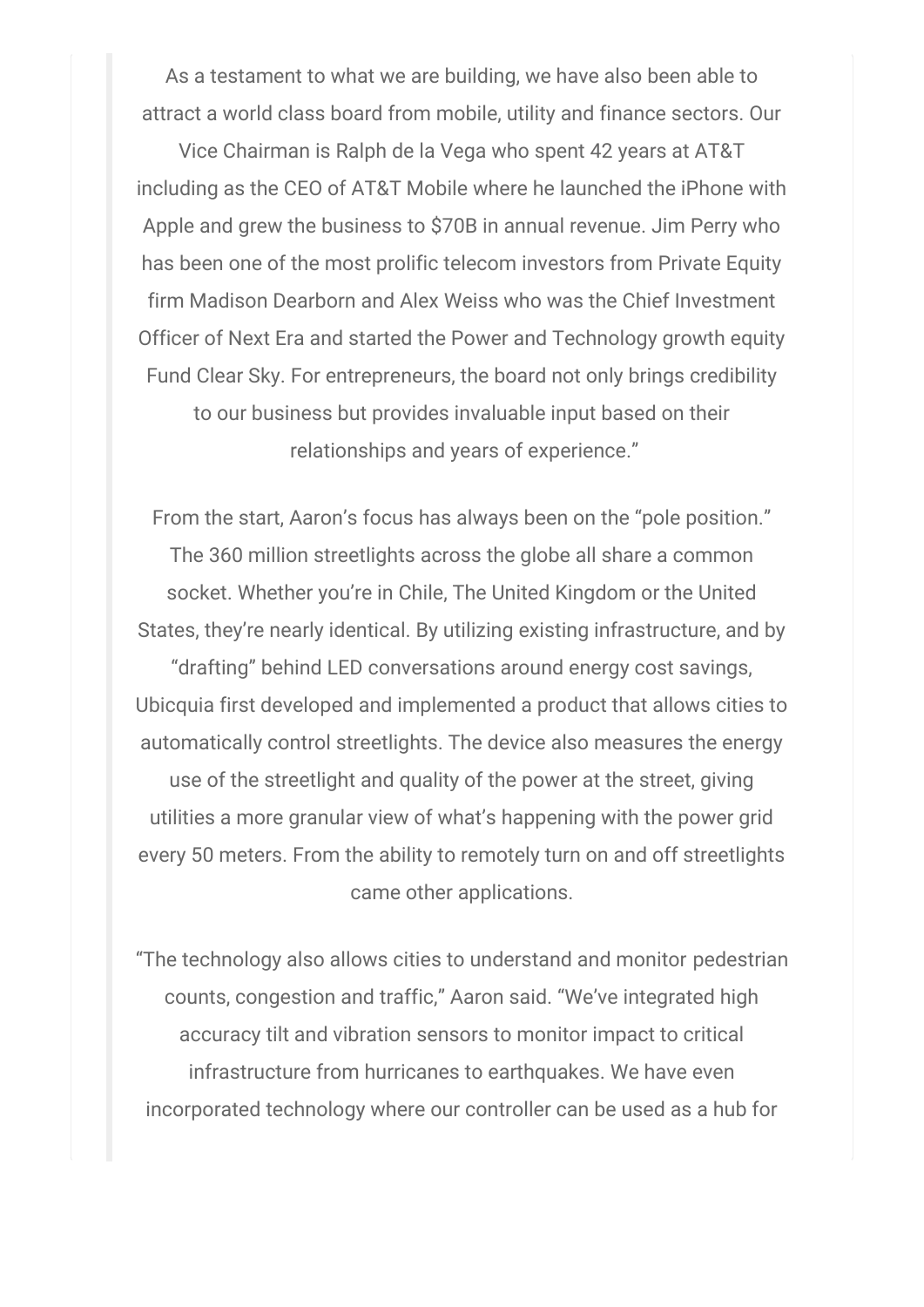cities to connect and scale sensors for air quality and water level monitoring. From the original application, we expanded our focus to bridging the digital divide. Cities want and need to make broadband available to everyone. By utilizing Qualcomm Wi-Fi 6 technology, we were able to develop a device that can be installed in 15 minutes and at a price point such that cities can densify and scale public Wi-Fi. We even launched our first CBRS small cell for Private LTE and recently installed it in the City of Las Vegas to help bring broadband to disenfranchised areas."

From a project in Mexico involving 18,000 "smart" street lights that generate a savings of nearly \$3 million per year to cameras in San Diego that have helped solve more than 380 violent crimes over the past 18 months, Ubicquia's cost-effective and highly-scalable devices are producing tangible results and saving cities millions of dollars annually that can fuel other critical infrastructure programs.

Over the past year, Ubicquia has doubled the size of its team and anticipates adding 50 more employees by early fall of 2021. They've also acquired \$30 Million in a Series C round with several investors including Fuel Venture Capital – a South Florida venture capital firm investing in exponential organizations with groundbreaking ideas and innovations. With incredible forward-momentum and a team of dedicated professionals focused on making our cities more intelligent, Ubicquia has provided Aaron with a rewarding opportunity to make impactful and lasting changes to the way we live, commute, and prosper, while preserving our natural resources.

"I love what I do," he said. "The fact that I get to wake up and work with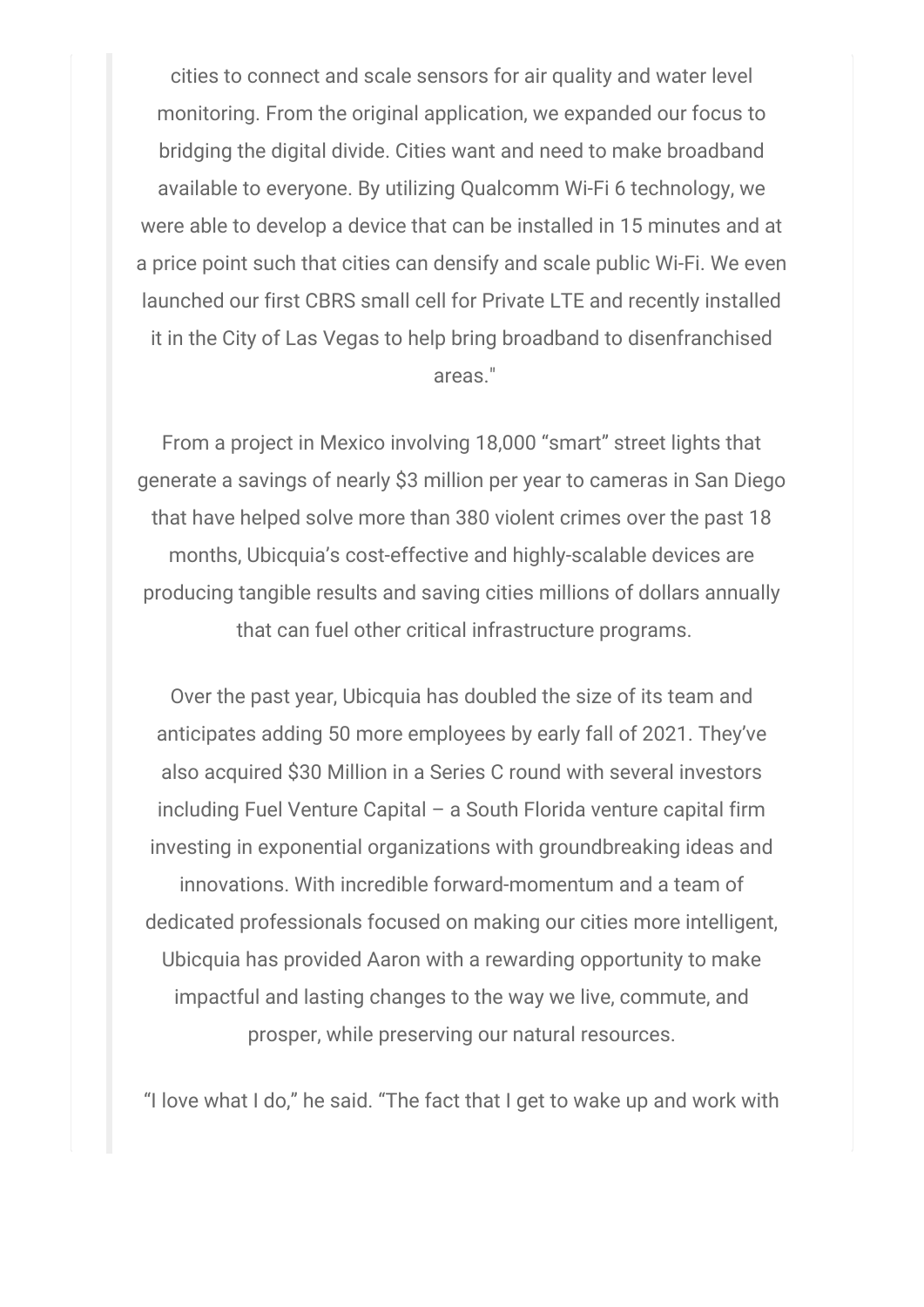an amazing team of talented people to build and deploy products together that make cities smarter, safer and more connected is incredibly rewarding."

Looking ahead, Aaron and the team at Ubicquia are focused on riding the wave of LED light conversions – to effectively deploy their "plug in play" devices in as many cities as possible – and supporting the federal government's goal of being the leader in 5G technology and deployment. Ubicquia's hub with integrated artificial intelligence and cameras has the ability to run Qualcomm's C-V2X technology – a combination that will allow cities to deploy Vehicle-to-Infrastructure (V2I) communications to enable the use of autonomous shuttles in the coming years.

Earlier this year, Ubicquia acquired leading smart city platform CityIQ from GE Current. The acquisition gives Ubicquia access to cutting-edge artificial intelligence technology to deliver even more tangible results. Whether it's understanding and evaluating how people utilize bike lanes – in an effort to get more people to ride bikes and reduce our carbon footprint – or eliminating near misses at pedestrian crosswalks, the technology is providing valuable data and insight that was not previously available.

"There are so many opportunities to leverage AI for good," Aaron said. "However, it's also a very interesting time politically and socially with a number of different privacy and surveillance concerns. We're seeing police budgets being restructured and people's perceptions of surveillance being influenced by what's happening. Nevertheless, more and more cities are adopting policies around privacy and surveillance